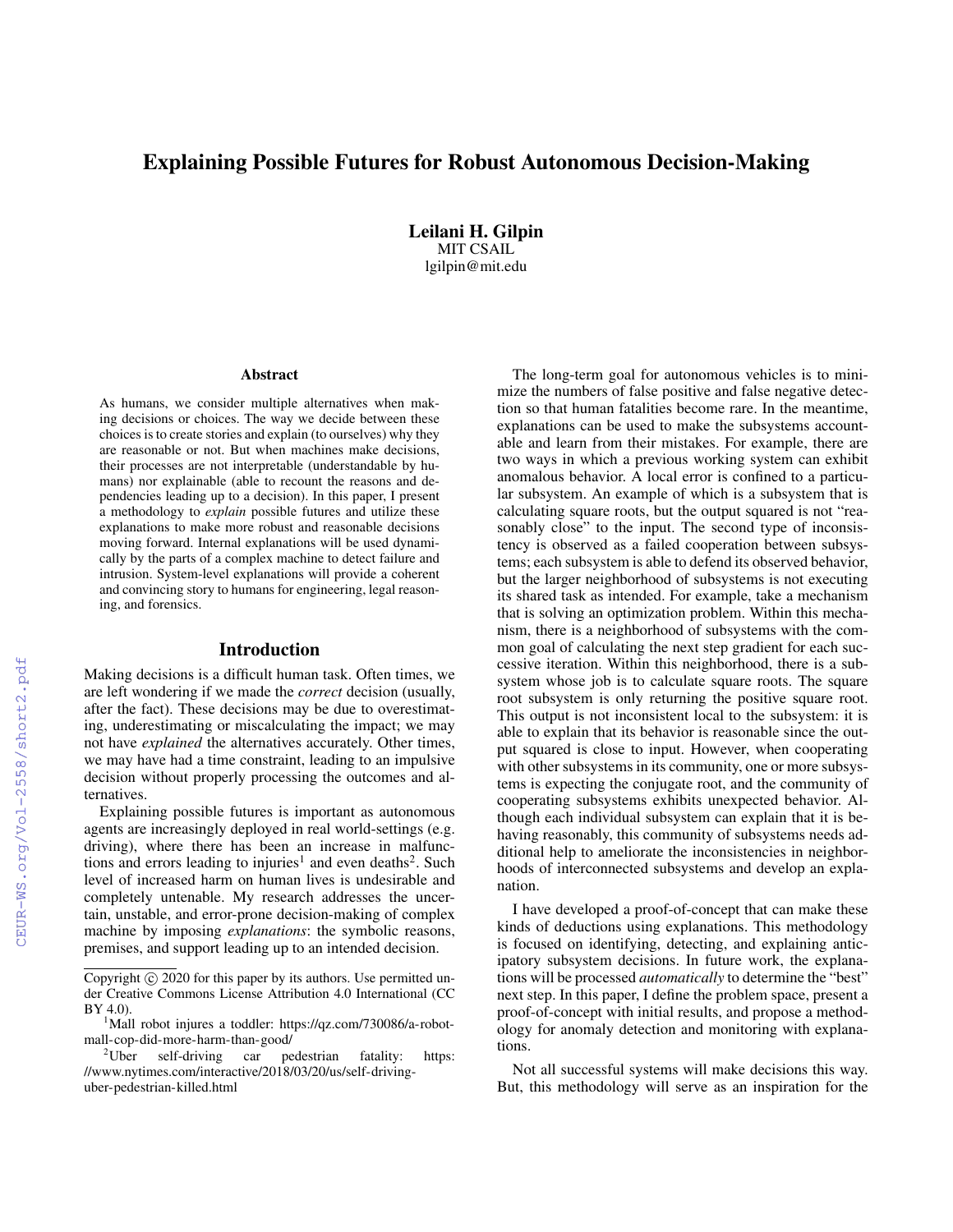development of machines that have to make safety-critical or mission-critical decisions.

## Problem Statement

Complex systems have become a staple of daily life, providing everything from smart thermostats to online banking to collision-avoidance systems. In a perfect world, these systems would have no errors, and false positives would be nearly impossible. Although these systems can be tested in simulation, simulation environments cannot contain all the factors in the real world that can invoke errors and anomalies. At the same time, test suites of prone error modes cannot possibly represent all possible error cases. Although simulation and test cases can represent and catch a multitude of error conditions, we need better error detection and explanation protocols in practice.

Tools and frameworks exist that permit the design and creation of some systems that are provably correct by construction. Unit testing is a well-accepted practice for verifying the behavior of a system once it is realized. However, these approaches are ultimately inadequate, as the specifications to which systems are constructed are complex, subject to error, and constantly evolving in response to shifting requirements. As these systems become larger, containing more interacting subsystems handling a wider range of tasks, the number of possible failure modes increases, so we can expect this already challenging problem to grow worse over time.

Instead of striving to produce a perfect design that never fails I propose to build in mechanisms that robustly detect failures and attempt to ameliorate their own anomalies through explanation. If part of a system produces undesirable behavior, either as an intrinsic error or as a result of external interference, the rest of the system should be able to dynamically limit the extent of the possible damage.

The goal of this methodology is three-fold: to correctly identify (minimize false positives), detect (using constant introspection and monitoring) and explain subsystem failures and alternatives.

#### Imagining the Future with Explanations

Sound decisions are not made based on some single instant in time; rather, they are made with careful consideration of their consequences. Sometimes these consequences may not be known beforehand. This was stated nicely by Donald Rumsfeld:

There are known knowns. These are things we know that we know. There are known unknowns. That is to say, there are things that we know we don't know. But there are also unknown unknowns. There are things we don't know we don't know.

Thus, a system must be able to imagine each possible future that may result from its choices, and evaluate whether that future might be reasonable. To do this well, the system must be able to *simulate* the behavioral and physical consequences of acting on any set of premises that may be chosen by committee arbitration, particularly in the case where it will have accepted premises that in fact represent the wrong situation.

Given a set of premises whose relative validity may not be obvious, it can be difficult to decide which premises to accept. There are of course situations in which premises can be identified as faulty – for example, if they lead to violations of reasonable constraints or contradictions of systematic axioms. Often, though, we cannot reject any of the available premises outright. In such cases we need a way to decide which system of premises, out of equally plausible-looking possibilities, is to be accepted in practice – and, as a corollary, what future our system pursues.

One can try to treat this problem as one of simulationbased *search*, with a possible objective being to find the choice of premises resulting in the "least bad" set of consequences given the set of possible realities under consideration. It is of course impossible to consider every potentially available reality; for instance, one cannot, in this process, reasonably account for events like a meteor strike during the interval under consideration, where no evidence exists to support the notion of incoming meteors. However, information reported by onboard perception supporting the existence of an "unusual" object, like a lawnmower, provides at least two possibilities – the existence of a lawnmover, or a defect in the onboard perception – whose consequences must be examined.

### Commonsense Reasoning

Humans are opaque systems. When something goes wrong, we cannot always say why. For example, when we are ill or malfunctioning, we cannot always point to the exact subsystem causing the error. But we can form a coherent explanation of what we *believe* we are suffering from, by querying previous data and commonsense. If we have a fever, we can usually come up with a reason: we feel hot, then cold, and that is *similar to* a previous time when we had a fever. We can also create explanations with commonsense. If we have a stomach ache, perhaps it was the spicy food that caused the pain. Or, it was the fact that we ate a heavy meal on a previously [starved] stomach.

One way to mitigate perception errors is to supplement decisions with commonsense. One way to do this is to impose a *reasonableness monitor* (Gilpin 2018). For example, in the stomach ache example, we can use commonsense to come up with multiple explanations. This requires the availability of a commonsense knowledge base. We can formulate explanations using "nearby" information: the stomach is close to the appendix, which may be ruptured. Or we can create other causal explanations: stomach aches can be caused by spicy food, or stomach aches can be caused by eating too much on an empty stomach. It is difficult to determine which one of these explanations is "most" correct or plausible, which is left to future work. But, the ability for intelligent machines to use commonsense to formulate these explanations themselves is a promising area of research.

#### A Preliminary Demonstration

To demonstrate how explanations could be used to imagine possible futures, I constructed a small proof-of-concept demonstration. Consider a toy model of a car, consisting of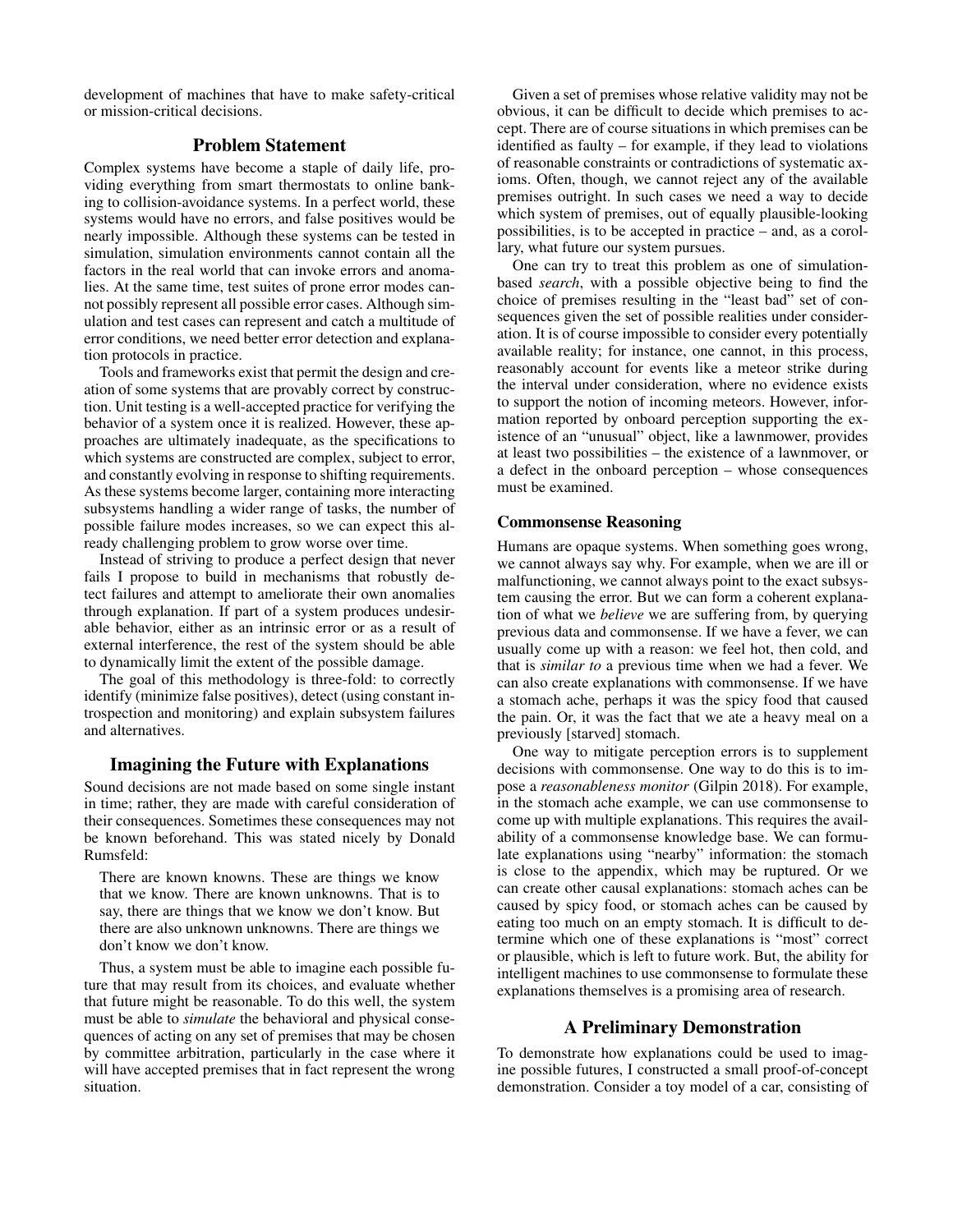low-level actuation components, like the braking, steering, and power control systems, as well as driving tactics, Li-DAR and the vision components, as seen in Figure 4

There are monitors around each component, and a highlevel reasoner to reconcile component explanations for higher-level decision making. The high-level reasoner takes in the input from the three underlying components, and proposes a few candidate high-level decisions. This high-level reasoner examines these proposed plans along with the explanations from the underlying parts to make a more informed, explainable, and robust plan. The system also includes a priority hierarchy to enforce individual needs when there are conflicts. For example, the vehicle's inhabitant(s) are prioritized, then other drivers and pedestrians, etc.

#### Scenario Information

The example for the proof-of-concept is the Uber selfdriving vehicle accident. On March 18, 2018 at approximately 10pm, an Uber Advanced Technologies Group (ATG) self-driving test vehicle (a modified 2017 Volvo XC90) struck and killed a pedestrian in Tempe, Arizona. In the investigation findings: "The Uber ATG automated driving system detected the pedestrian 5.6 seconds before impact. Although the system continued to track the pedestrian until the crash, it never accurately identified the object crossing the road as a pedestrian – or predicted its path<sup>3</sup>."

Although the LiDAR system had correctly detected the pedestrian, since the vision system was unreliable, the plan $n$ ing system was instructed to ignore<sup>4</sup> the detected object as a false positive, and continued forward at a high speed. This error is due to an *inconsistency between parts* and an inability to anticipate consequences. I can reconcile this inconsistency using internal, subsystem explanations and a set of future plans. These are the facts from the initial Uber report<sup>5</sup>.

- 1. Radar and LiDAR detected the pedestrian about 6 seconds before impact (vehicle speed was 43 mph).
- 2. The vision system classified the pedestrian as an unknown object, as a vehicle, and then as a bicycle with varying expectations of future travel path.
- 3. 1.3 seconds before impact, the self-driving system engaged an emergency braking maneuver, to mitigate a collision.

## Proof of Concept

Consider the Uber scenario approximately 6 seconds before impact. The high-level reasoner (or a monitor around the will generate 3 plans with some certainty. The high-level reasoner will explain these high-level plans as follows:

This vision perception is unreasonable. There is no commonsense data supporting the similarity between a bike, vehicle and unknown object except that they can be located at the same location. This component should be ignored.

Figure 1: The output of a local reasonableness monitor on the input from the Uber self-driving car scenario, in which the vision system was oscillating between 3 labels: a bike, a vehicle, and an unknown object. The perception is classified as unreasonable.

This LiDAR perception is reasonable. An object moving of this size is a large moving object that should be avoided.

Figure 2: The output of a local reasonableness monitor on the LiDAR input from the Uber self-driving car scenario. Since a large object is detected, the monitor recommends it to be avoided.

- 1. Continue straight.
- 2. Slow down to a stop.
- 3. Veer to the side of the road.

Note that these intended decisions are not necessarily output in this human-understandable way. But using edge-detection and interval analysis with explanations which was explored in previous work (Gilpin and Yuan ), I can directly generate these kinds of text explanations from symbolic descriptions.

Now, the high-level reasoner also requires explanations from its underlying parts. In this scenario, the high-level reasoner receives input from the computer vision (perception) system, the LiDAR/radar system, and the driving tactics (consisting of the brakes, steering, gas, etc.) The systemwide monitoring diagram for this example is shown in Figure 4. The vision system output is a set of segmentations and their corresponding labels (e.g. person, tree, road, etc.) For this Uber example case, I focus on the segmentation in the upper left (from the point of view of the car). In the seconds before impact, the output of the reasonableness monitor for the vision processing component is shown in Figure 1.

But there is more sensory information: the LiDAR sensor data log. The LiDAR reasonableness monitor first *interprets* the sensor log. Using edge detection and interval analysis, the raw sensor data is abstracted into a list of symbolic descriptions that can be passed into the reasonableness monitor. The symbolic list produced for the LiDAR data in this scenario is ('object, 'moving, '5-ft-tall, 'top-left-quadrant, ...). In the seconds before impact, the output of the reasonableness monitor for the vision processing component is shown in Figure 2.

Finally, the tactics system is similarly interpreted into a symbolic, qualitative description: ('moving-quickly, 'straight, 'continued-straight, ...) signifying that the vehicle has been proceeding straight,

quickly for the last 5-10 second horizon. The reasonableness

<sup>3</sup>NTSB Accident Report Press Release-https://ntsb.gov/news/ press-releases/Pages/NR20191119c.aspx

<sup>4</sup>Uber data inconsistency: https://www.theinformation.com/ articles/uber-finds-deadly-accident-likely-caused-by-softwareset-to-ignore-objects-on-road

<sup>5</sup>NTSB Preliminary report-https://www.ntsb.gov/ investigations/AccidentReports/Reports/HWY18MH010 prelim.pdf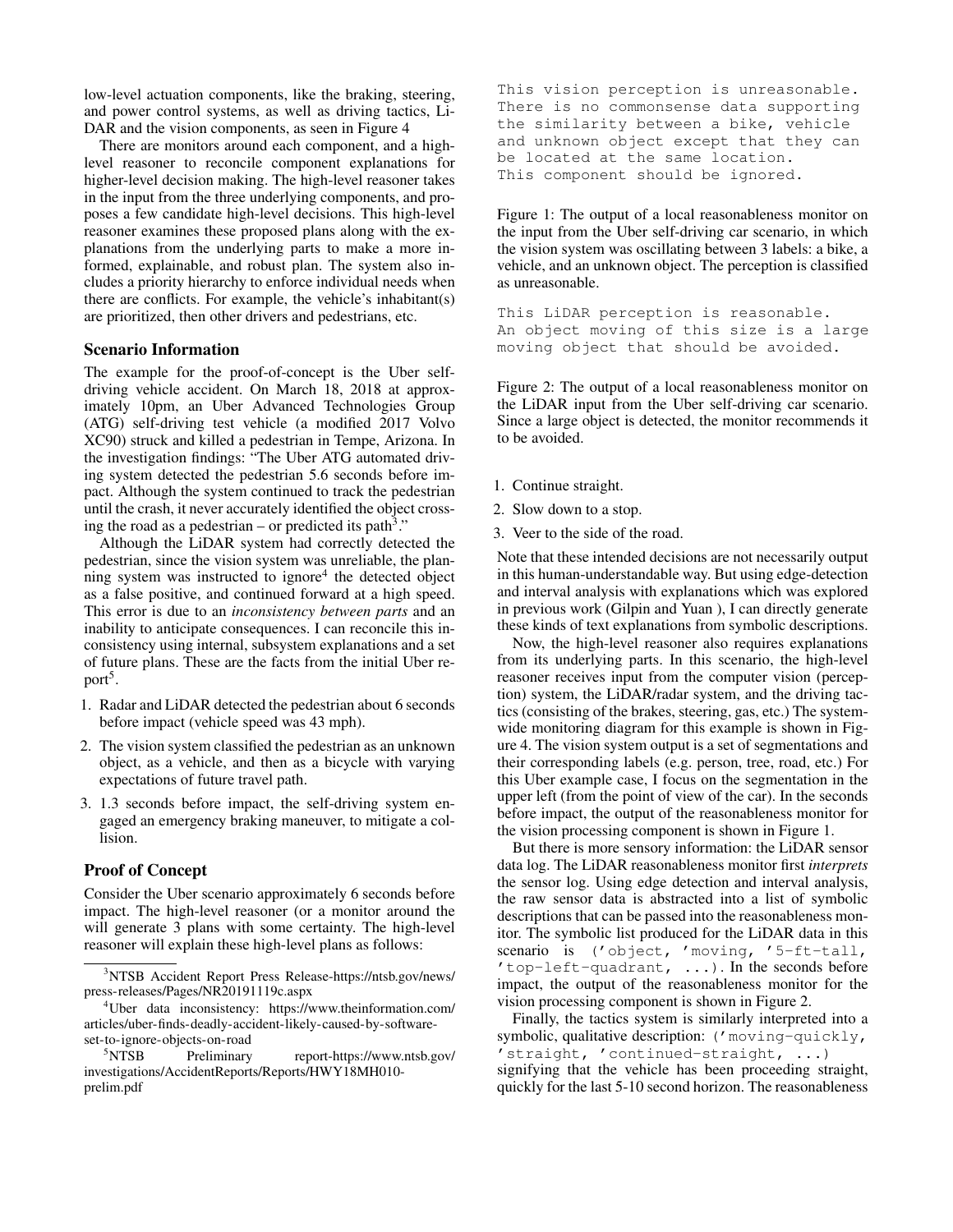The best option is to veer and slow down. The vehicle is traveling too fast to suddenly stop. The vision system is inconsistent, but the LiDAR system has provided a reasonable and strong claim to avoid the object moving across the street.

Figure 3: The high-level reasoner output for the Uber selfdriving vehicle example.

monitor for the tactics system deduces that that system state is reasonable: The system state is reasonable given that the vehicle has been moving quickly and proceeding straight for the last 10 second history.

With these three subsystem explanations, the high-level reasoner processes the explanations (which are also stored as a list of symbolic triples). The reasoner examines and assesses at the strengths of each explanation, and compares it to a hierarchy of needs to see which intended decision does not violate the the needs hierarchy. Several iterations of this process may be necessary for more complex decisions (or a more complicated needs hierarchy). For this proofof-concept, the high-level reasoner explains each of the intended plans against the component explanations and hierarchy of needs:

- 1. Continue forward (straight): this would result in injuring the object detected by the LiDAR system. The vision system cannot confirm this detection and is deemed unreliable due to misjudgements. Therefore, the vehicle should not continue forward.
- 2. Stop: It is unclear if stopping would guarantee limited harm to the object detected by the LiDAR system. A sudden stop at the speed of the vehicle may injure its occupants. Therefore, the vehicle should not stop. (Although, this intended decision will remain a possible choice since it does not produce as much damage as the first option).
- 3. Veer and slow down: this would result in avoiding the object detected by the LiDAR system. The vision system cannot confirm this detection and is deemed unreliable due to misjudgements. This is consistent to safely avoid the object. Veering and slowing down causes less damage to the vehicle occupants.

And the final explanation produced by the high-level reasoner is shown in Figure 3.

#### Previous Work

One goal of this work is to decrease the number of false positives in anomaly detection by using explanations. Anomaly detection is a well-studied area in data science and machine learning (Chandola, Banerjee, and Kumar 2009), even as a tactic to combat intrusion detection in networks (Garcia-Teodoro et al. 2009). In developing anomaly detection for autonomous systems, it is also necessary to develop realtime anomaly detection algorithms. Real-time anomaly de-



Figure 4: System diagram for the explanatory architecture for a simplified self-driving car. Tactics provide communication to and from the brakes, gas and power subsystems. The tactics system reports its reasons and explanations to the reasoner, as well as the LiDAR and vision subsystems.

tection needs a novel scoring algorithm designed for streaming data, including a series of benchmarks (Lavin and Ahmad 2015). However, decreasing the number of falsepositives and false-negatives in anomaly detection is a difficult problem. Some tactics include smoothing the output (Grill, Pevny, and Rehak 2017), or piece-wise approximations (Vallis, Hochenbaum, and Kejariwal 2014).

Another goal is to make autonomous systems naturally resistant to intrusion through monitoring and continuous introspection. Intrusion detection research is a lively field with numerous proposed approaches in the literature. Some approaches rely on a combination of topological vulnerability analysis and system alert data to detect attacks (Albanese et al. 2011). Other approaches are specifically for collections of autonomous flying vehicles, directly examine deviations from expected control algorithm behavior to detect faulty agents and route communication around them(Negash, Kim, and Choi ). The primary deficiency of these approaches is that, while they provide fault detection, they do not attempt any explanation of how the faults might have arisen, a deficiency we hope to address through our work.

The final goal of this work is to use provide interpretable explanations. Within the context of self-driving car, previous work has used reasoning systems, propagation (Radul and Sussman 2009), and models of expected vehicle physics and electromechanical behavior to create causal chains that explain the events leading up to and in an accident (Gilpin and Yuan 2017). This work is also being extended to include commonsense rules of vehicle actions, so that it could monitor planning systems for inconsistent tactics.

Our approach and position is similar to that proposed in Explainable Agency (Langley et al. 2017). This refers to the ability of autonomous agents to explain their decisions and